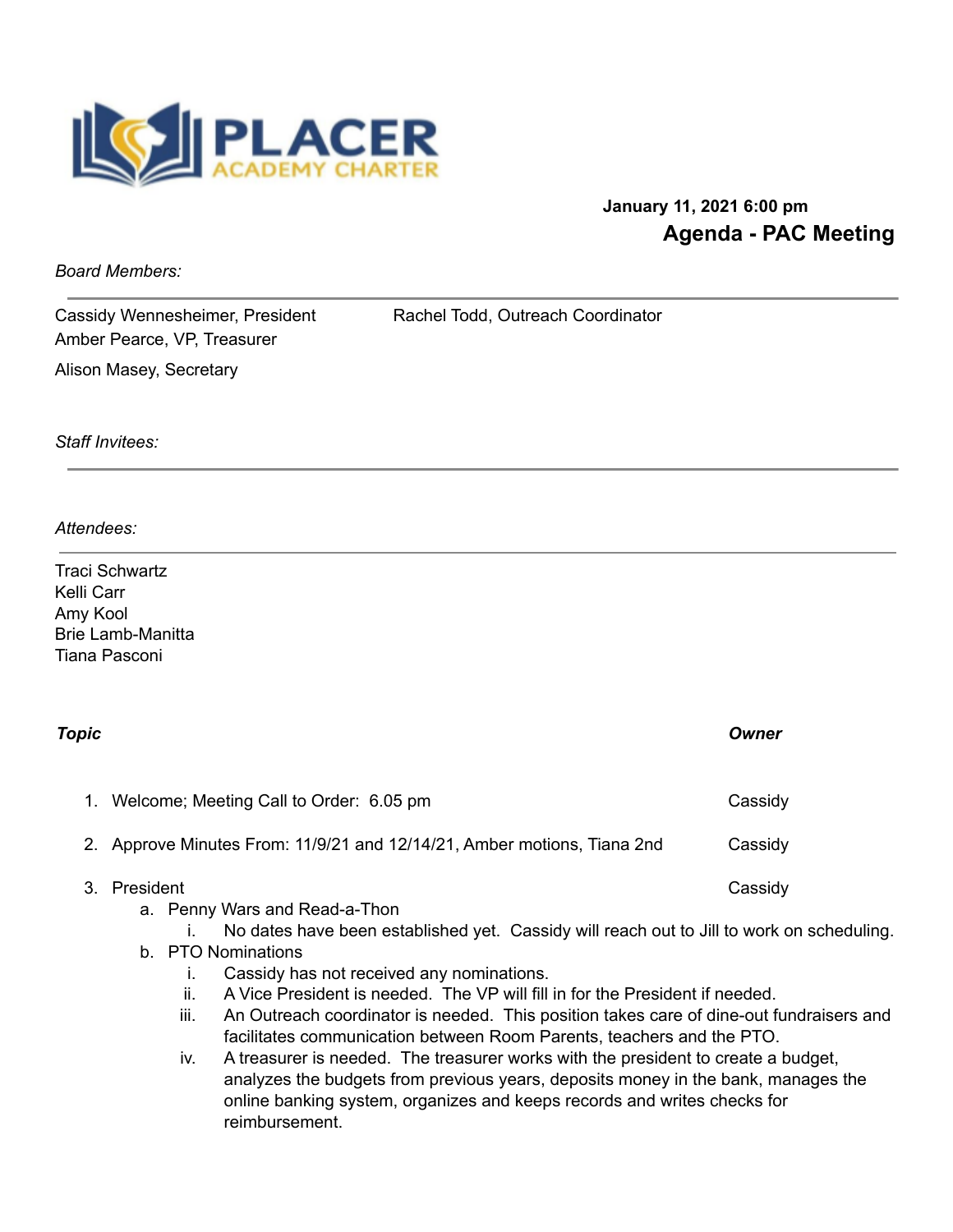- v. Having early elections will help the process of training the newly elected people who will begin on July 1st.
- c. PTO Nominations
	- i. Alison proposes the idea of nominating herself as Treasurer for next year and Kelli can nominate herself as Secretary for next year. Traci 2nd. The proposal is approved with a unanimous vote.
	- ii. Brie and Tiana nominate themselves to be Community Outreach Coordinators for next year. Amber 2nd. The proposal is approved with a unanimous vote.
	- iii. Traci nominates herself to be Vice President for next year. Tiana 2nd. The proposal is approved with a unanimous vote.
	- iv. The nominations will be reviewed and finalized at the February PTO meeting and the elections will be held in March.

## 4. VP/Treasurer . Amber

- a. SCRIP
	- i. No orders have come in as of yet. Brie will check online
	- ii. A discussion as to whether we could have gift cards on campus once a month for purchase was discussed. The current situation with Covid makes this difficult.
	- iii. A consistent schedule of turning in SCRIP orders by the 10th of the month has been established. Parents can make this order if they want a physical card.
	- iv. Brie will post information about SCRIP on Facebook as well.
	- v. Alison will include information on the PTO website and email Rachel as well.
- b. Budget Review
	- i. Amber is going to send an email to the teachers letting them know how much money they have spent so far. The teachers may need reminders that they still have money to spend if needed.
	- ii. The cost of the storage shed increased by \$10/month.
	- iii. The 2 tents for the art area and for rainy day drop-off and pick-up cost \$2,000.
- c. Spirit Wear
	- i. Tiana designed the t-shirts with the theme of Illuminate.
	- ii. It is helpful if there is one design with the specific theme and the rest are generic so they can be used in the years to come.
	- iii. The shirts were shown at the meeting with the new designs. The group was excited and really impressed by Tiana's ideas and designs.
	- iv. It was proposed to order 50 white shirts and 50 black shirts; however, the more we buy, the cheaper it will be. So, maybe it would be better to order 100-200 shirts.
	- v. Cassidy proposes that the order should consist of 1 "Illuminate" design and 2 or 3 generic shirts.
	- vi. The PTO would like the shirts to be affordable first and foremost, not priced for profit.
	- vii. The current budget for Spirit Wear is \$500.
	- viii. Tiana will email the designs to Traci and Traci will work on finding a place to print the shirts. Brie has a contact that she will share.
	- ix. The idea of pre-ordering the shirts may be considered for the future.
	- x. Back-To-School has been the most successful way to sell shirts in year's past.
- d. Official Spirit Wear Proposal
	- i. Amber proposes that \$1,000 be budgeted for Spirit Wear. Kelli and Brie 2nd. The proposal is approved with unanimous vote.
	- ii. The shirts that will be ordered are the "Lion King" shirt, the "Planet" shirt and the shirt with the "spread out font.
- e. See's Candy